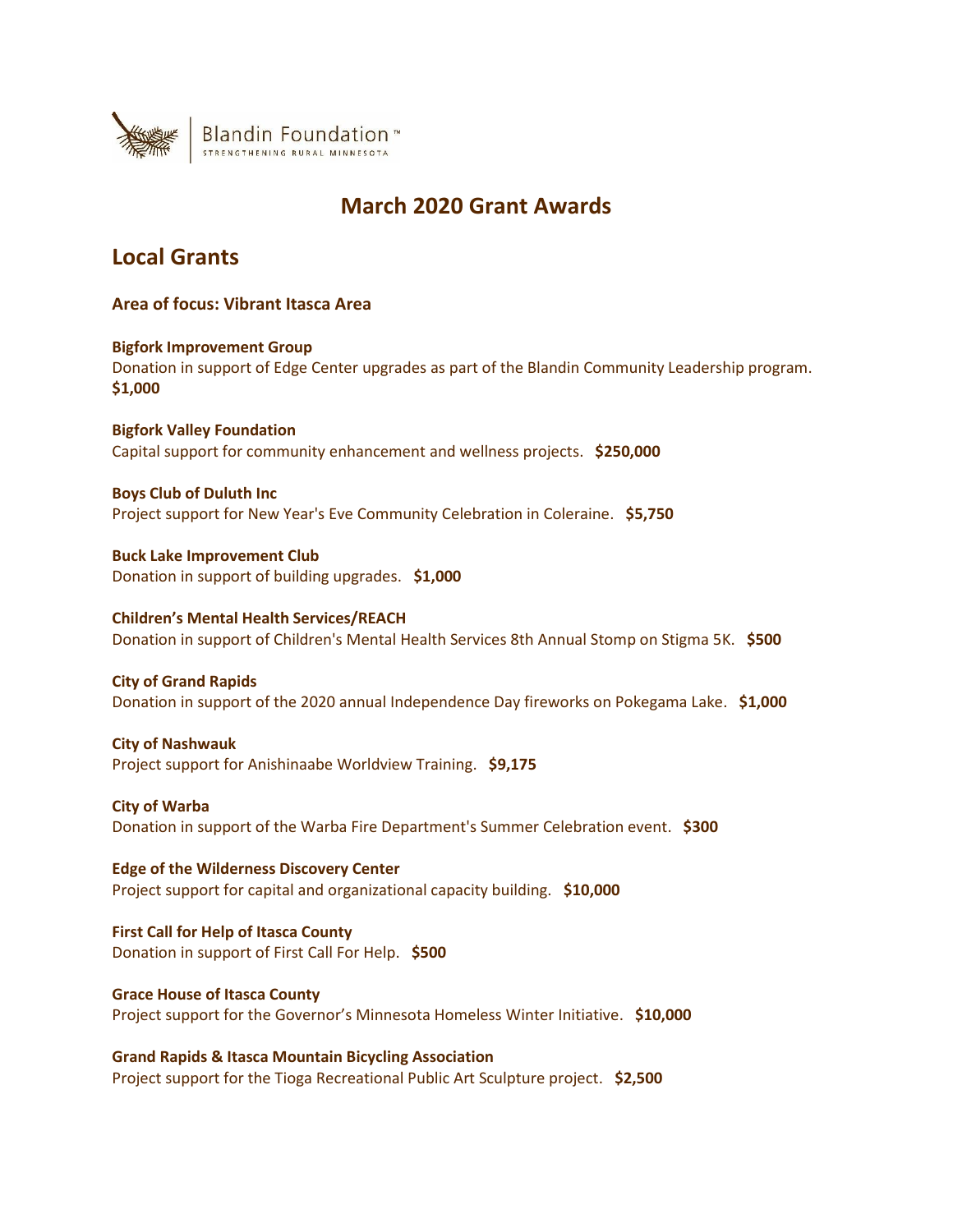#### **Grand Rapids Area Community Foundation**

Project support to provide fellowship and social opportunity for persons with disabilities. **\$10,000**

#### **Grand Rapids Band Boosters**

Donation in support of advertising the 2020-21 Blandin Education Grants program in the Grand Rapids High School band calendar. **\$550**

#### **Grand Rapids Public Utilities Commission**

Project support for completing research that identifies ways of reducing effluents and solids to waste treatment from UPM Blandin. **\$15,000**

#### **Grand Rapids Public Utilities Commission**

Project support for reduction of river contamination and public nuisance odors. **\$10,000**

**Grand Rapids Summer Celebration Inc** Donation in support of the 2020 Tall Timber Days festival. **\$1,000**

#### **Independent School District 319**

Project support for Anishinaabe Worldview Training for educators, administrators, and other community leaders in Nashwauk and Keewatin. **\$16,175**

**Independent School District 319** Donation in support of the Nashwauk-Keewatin All Night Grad Party. **\$400**

#### **ISD 317 Deer River**

Donation in support of Deer River High School's 2020 post prom event. **\$500**

#### **Itasca Community College**

Program support for financial aid programs for the 2020-21 academic year. **\$407,500**

#### **Itasca Community College**

Donation in support of Northern TRIO Day through Upward Bound program. **\$500**

#### **Itasca Community College**

Project support for the Itasca Community College 2020 Career Fair. **\$10,000**

#### **Itasca County**

Project support for a complete census count committee. **\$40,000**

#### **Itasca County Soil & Water Conservation**

Donation in support of program expansion and relocation. **\$1,000**

## **Itasca Hospice Foundation**

Donation in support of operations and training. **\$1,000**

#### **Itasca Ski & Outing Club**

Capital support for new safety equipment for Mount Itasca Ski Patrol. **\$2,500**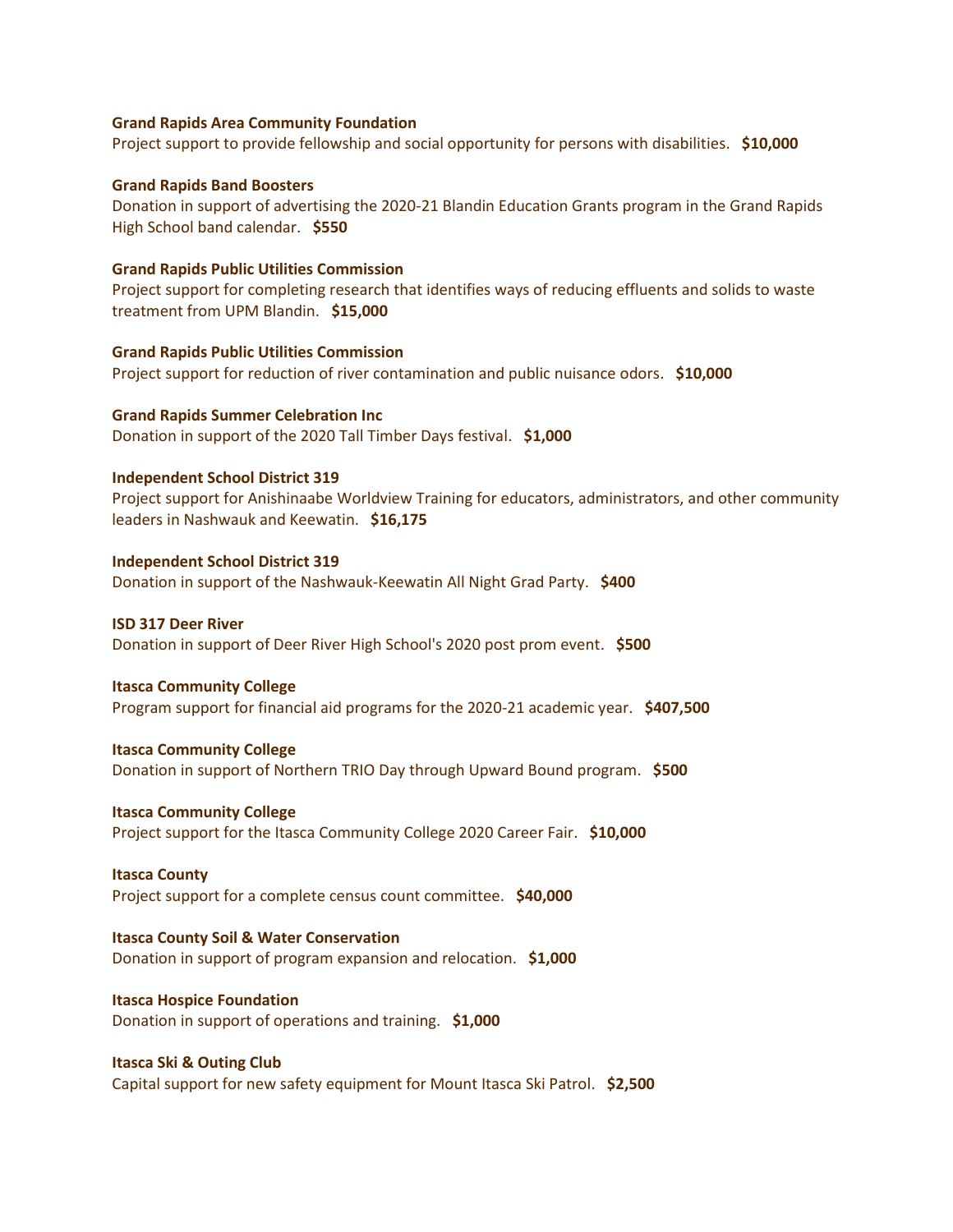#### **KOOTASCA Community Action, Inc**

Operating support for poverty reduction programs. **\$529,920**

**Let's Go Fishing of MN** Donation in support of the 2020 Let's Go Fishing with Seniors program. **\$1,000**

**Northland Area Family Service Center** Project support for strategic planning for the Northland Early Childhood Collaborative. **\$7,500**

**Northland Counseling Center Inc** Program support for Northern Opportunity Works program. **\$87,240**

**Reif Arts Council** Project support for The Reminders Shaun Boothe performances. **\$2,500**

**Second Harvest North Central Food Bank** Project support for Kids-Packs-to-Go Backpack program. **\$5,000**

**University of Minnesota Foundation** Project support for youth engagement, programming and program quality assessments. **\$250,000**

## **Rural Minnesota**

## **Area of Focus: Effective Stewards**

**Minnesota Council On Foundations** Ongoing membership support for 2020. **\$17,800**

## **Area of Focus: Expand Opportunity**

**Area Partnership for Economic Expansion** Project support for research and outreach to attract new businesses. **\$10,000**

**Cherry Township** Project support to expand existing broadband coverage in Cherry Township as part of the Broadband Program. **\$4,990**

**City of Rice Lake** Project support for an engineering study in City of Rice Lake. **\$3,000**

**Greater Bemidji Inc**

Project support for coordination of Envision 2030. **\$10,000**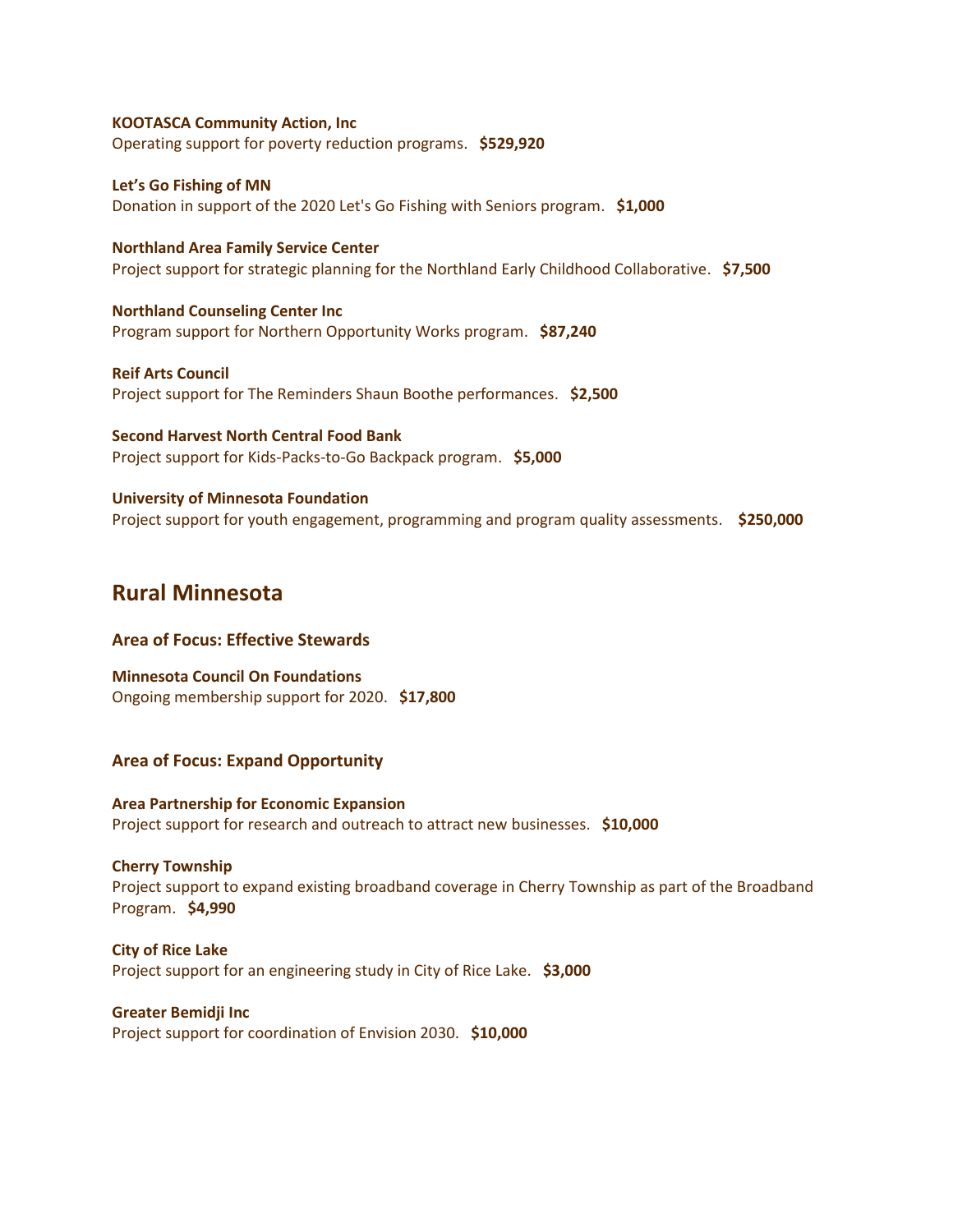#### **Institute For Local Self-Reliance**

Project support to create a new report "All Hands-On Deck 2020: More Minnesota Models for Expanding Internet Access" as part of the Broadband Program. **\$22,500**

#### **Kairos Alive!**

Project support for Creative Community Cohorts as part of the Broadband Program. **\$25,000**

#### **Koochiching Economic Development Authority**

Project support for the Koochiching Tech Initiative broadband community projects as part of the Broadband Program. **\$11,500**

#### **Latino Economic Development Center**

Operating support to stabilize the organization and strengthen its capacity to serve Latinx entrepreneurs and farmers. **\$50,000**

#### **Le Sueur County**

Project support for economic development mapping combined with additional community outreach education as part of the Broadband Program. **\$20,000**

#### **Minnesota Council On Foundations**

Project support for the 2020 annual conference. **\$5,000**

#### **Nicollet County**

Project support for a feasibility study as part of the Broadband Program. **\$25,000**

#### **Northland Foundation**

Project support to host the 2020 Northeastern Minnesota Early Childhood Summit. **\$5,000**

#### **PCs for People**

Project support for computer distribution as part of the Broadband Program. **\$29,090**

## **The Advocates for Human Rights**

Project support for research, planning and community engagement activities. **\$50,000**

## **Area of Focus: Community Leadership**

#### **CommunityGiving**

Project support to plan, develop and build infrastructure to build the capacity of community foundations in rural Minnesota. **\$50,000**

## **Department of Public Transformation**

Project support for the Say YES! Creative Community Gathering project. **\$50,000**

## **Destination Lake City Inc.**

Project support for a community project in Lake City as part of the Blandin Leadership Grants program. **\$5,000**